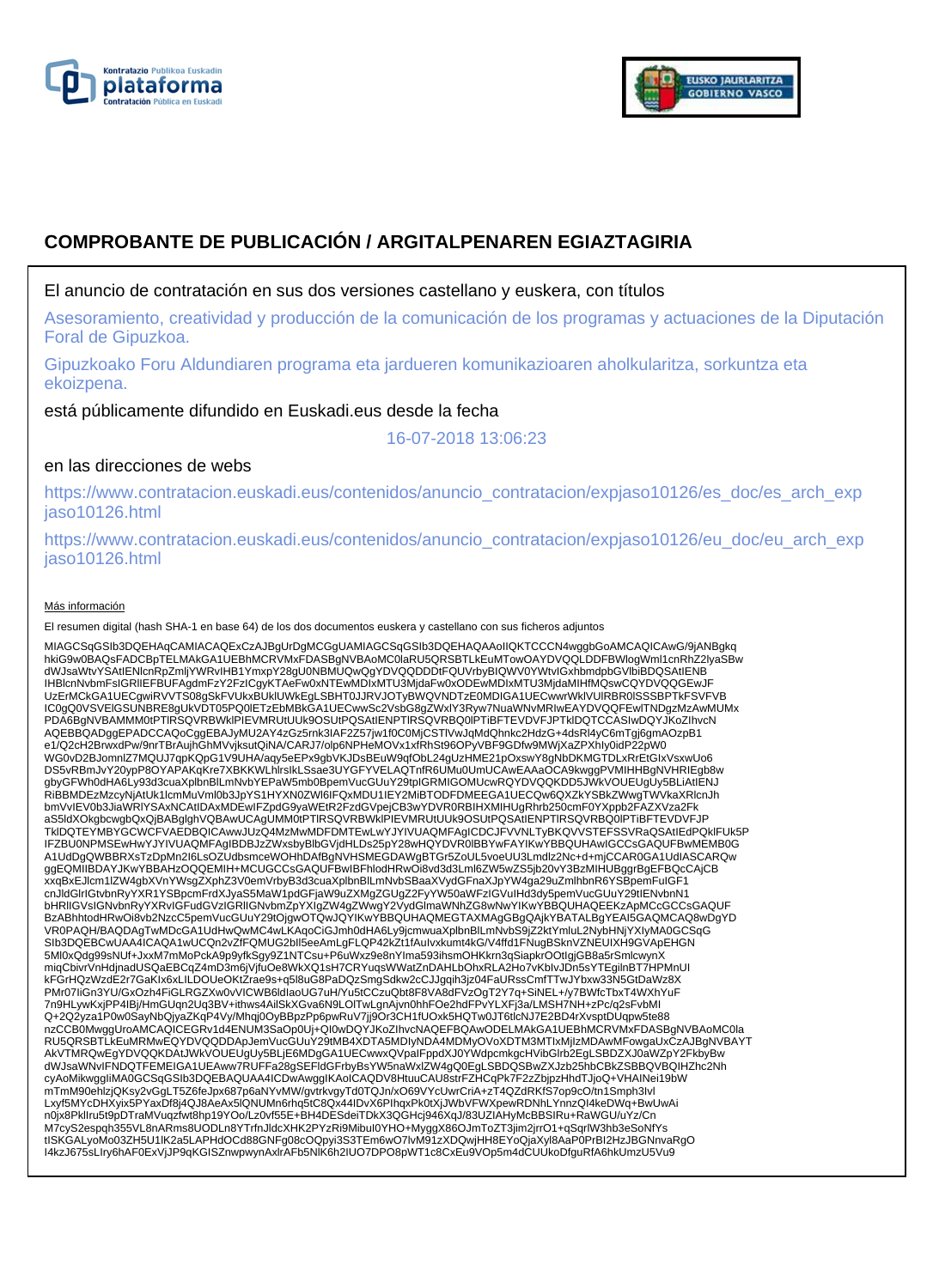



j1VPpAN2X7wGB/4CffyrqcEFe8HuaY6BLwIDAQABo4IB2TCCAdUwgccGA1UdEQSBvzCBvIYVaHR0cDovL3d3dy5pemVucGUuY29t<br>gQ9pbmZvQGI6ZW5wZS5jb22kgZEwgY4xRzBFBgNVBAoMPklaRU5QRSBTLkEuIC0gQ0IGIEEwMTMzNzI2MC1STWVyYy5WaXRvcmlh LUdhc3RlaXogVDEwNTUgRjYyIFM4MUMwQQYDVQQJDDpBdmRhIGRlbCBNZWRpdGVycmFuZW8gRXRvcmJpZGVhIDE0IC0gMDEwMTAg Vml0b3JpYS1HYXN0ZWI6MA8GA1UdEwEB/wQFMAMBAf8wDgYDVR0PAQH/BAQDAgEGMB0GA1UdDgQWBBTGr5ZoUL5voeUU3Lmdlz2N c+d+mjAfBgNVHSMEGDAWgBQdHGUOqPlle7SRz+Sxsea9VXRsBTA6BgNVHSAEMzAxMC8GBFUdIAAwJzAlBggrBgEFBQcCARYZaHR0 cDovL3d3dy5pemVucGUuY29tL2NwczA3BggrBgEFBQcBAQQrMCkwJwYIKwYBBQUHMAGGG2h0dHA6Ly9vY3NwLml6ZW5wZS5jb206 CD0023u30perinvuc0001729iL2NwC2A3bggipsperinguckm30u30cm7inwTBbQuDinMA0GGSqGStb3DQEBBQUAA4IC<br>AQBpVvhndSWxWHqgal9iQrs1yQpyub846NJ73Eud0mkBsp21zQh8FFQC+q20PIT+XxIHUh5tGLopJHKnmK04/sOGt2xekaW6CKf<br>AQBpVvhndSWxWHqgal9iQrs1yQpyu TIGcF3hZ5q8iD8OMMDfqgUtJGczuitdTB7fQnchwkFxF13CvKJVxi/JU5YT2r/sb4AFmPQDwE94e+4xubP8oUAXWygWXcw0aUrzT viOrT3lpByPo5eemfm5g5+DqKqw5VbMILz0x1+PCWajNw9eJ0CqXTqaGRa898Yq1R7y0S/7/FDkaA7OFDA5bs30e/SaFSHX2M0HU Tfmf4hPXa6KNjouyBwswXY8syF9vm4EuoIR6uUjR+lp962HDkMVhj+QkERtBTyI0VzoVxjd+QnlHnrFQSo2P2GFzgmz8i0wsVFsD zKN93Aq/tdY59WSJzcOBKYAKkrnDUe3b0HUqQ1THzthycxDe8AGs1+cKCOKbCFEn76n5LW/sVgZo9UVKiq1bzjGCAdUwggHRAgEB 21W93Applin 193W32COYDVQQGEWJFUZEUMBIGA1UECgWLSVpFTIBFIFMiQS4xOjA4BgNVBAsMMUFaWiBaaXVydGFnaXJpIHB1Ymxpa29h<br>IC0gQ2VydGlmaWNhZG8gcHVibGljbyBTQ0ExRDBCBgNVBAMMO0VBRWtvIEhBZXRha28gbGFuZ2lsZWVuIENBIC0gQ0EgcGVyc29u<br>YWwgZGUgQUFQUC sTXBJjXTrkqCUUI9503nsCP3RKopYM8IETsb5KUM1bnmvvPnf8WsFD9RpKBCcgKYbIDfoVzIgI1Zkn7q6Bur4Om7Hoa1S9WAIIWo /6VkgTYcR8RbLphlbeimJGQLUn0lVtvqzEZcQdVctAKrxL24kiwheUqWtNGv9iBDwq3orVPb3u2v1JwW/R9JMbnEydPhhdUyzi8LVzEGbwA+J4z59riqAAAAAAA

#### fue sellado en el tiempo digitalmente por

CN=KONTRATAZIO ELEKTRONIKOA - CONTRATACION ELECTRONICA,serialNumber=S4833001C,OU=sello electrónico,OU=ZIURTAGIRI ONARTUA - CERTIFICADO RECONOCIDO, O=EUSKO JAURLARITZA - GOBIERNO VASCO, C=ES

#### obteniéndose el sello

MIIMDjADAgEAMIIMBQYJKoZIhvcNAQcCoIIL9jCCC/ICAQMxDzANBglghkgBZQMEAgEFADCBlgYL KoZIhvcNAQkQAQSggYYEgYM MINDIANO AND ANNOLLING TRANSPORT ON A MARKET AND A SURFAINING THE RESORT AND A MANUFARY THAN A SURFACT AND RESORT THE RESORT OF THE RESORT OF THE RESORT OF THE RESORT OF THE RESORT OF THE RESORT OF THE RESORT OF THE RESORT ADCCAgoCggIBAKXanXAsJjfPTKVY1B9smMBNYH0jLJ6BUBMfSkwA2uN3csG8f1olWhyAGZnTJoAz hSvb2ze ECIr+HAHYpQqZm5+G4vArz09KLVWr9PeTunNpFYwByqw1sjcP4vgcigTZ8y4GZG6uzIT7 qFqRNCTPDg/7U0OJdjQu/iHshmFB9L ECITERATT PDQLATIST-0-4VAIL209NLT POLITIONS AND THE THINGTON OF THE THEORY OF THE THINGTON CONTRIBUTION OF DEATH<br>The UNIVERSITY OF DEATH AND THE TERM OF THE THINGTON OF THE UNIVERSITY OF THE UNIVERSITY OF THE UNIVERSITY OF A CONGRESS AND DESCRIPTION OF THE CONGRESS AND DESCRIPTION OF THE CONGRESS AND DESCRIPTION OF THE CONGRESS AND<br>- ΠΟΩΜΒΙΧ16bshi4VzbILBnNwNJv0t4NhBperasDtgymaDzJH/7SO8im91HN qkxcO1bymeeVAgMBAAGjggKuMIICqjCBsAYDVR0SB<br>- ΠΟΟΜ c3RlaXogVDEwNTUgRjYyIFM4MUMwQQYDVQQJDDpBdmRhIGRlbCBNZWRpdGVycmFuZW8gRXRvcmJpZGVhIDE0IC 0gMDEwMTAgVml0b3JpYS1HYXN0ZWl6MA4GA1UdDwEB/wQEAwlHgDAWBgNVHSUBAf8EDDAKBggrBgEFBQcDCDAdBgNVHQ4EFgQU5 edpM6kv0GEyfncjPQafDIWB4XYwHwYDVR0jBBgwFoAU\_HRxlDqjyJXu0kc/ksbHmvVV0bAUwNWYIKwYBBQUHAQsEKzApMCcGCCsGAQUFBzADhhtodHRwOi8v<br>dHNhLml6ZW5wZS5jb206ODA5My8wggEdBgNVHSAEggEUMIIBEDCCAQwGCSsGAQQB8zkDAzCB/jAl\_Bg<br>grBgEFBQcCARYZaHR0cDo MCowKKAmoCSGImh0dHA6Ly9jcmwuaXpl bnBlLmNvbS9jZ2ktYmluL2FybDIwDQYJKoZlhvcNAQELBQADggIBAGolwemteUc4lEnBa4QAEKPX pIDvNAu82cH/IrMsynp/F+60F/rGE0dOjNkFCyqIrwTRQH7HQJq121yuyLdOxACJ0P+JxM2bTJHu ZHx8zhbJTB0ws 9FFEnIg4mdZ98qqmaN2SeZCS6xJf9z27hvW3GbWlLfide0J8kQFyu0+5tOrMZCrmbDuS5T6sT6BgsVJf6sICobz5J0DQJyC/YrG 8RZ4W6fN6FSStw2qEQORhV82FEPf11/6T7e+ubJu vW5tnvpGXY0eari2fQ96prf7Xv6CChDYvVhZZnD++pNfGJkjjtJRwrjsFMpRCM7Xpla7ezeEpb2D cAgSkShrJFSP3N5A8716vcq7yIn1Gn7f1aaPA7kKaI8DcvaYV369ut5rWApax3C2/qnuAF+aWrUQ14cxZyT3VJDFJ804VI+mw9j9t9RD0suKr4Cgl5gMQsluk6NywmviIYZ on SAXK2RQ0oTuFPpkyQUEjT WUvIHVciztS9S1Oc4qGgKOr3bZUS/32RP0GN5wcNsMKttrfvKPfE5dnJNnx0lKQ6WGM5fa+NDi++ 3<br>fUdJrjp5Ux2z7pstQOcaf0oLppOn7aFy/fu0z+C1eMT/9U24UeXgXXyl5reqDu8aRYIcs8xgTt/ LguEll0Ula31AIKGfmiC3p/a<br>YXd2lpsAPwg6GIF A CONTROL AND CONTROL AND CONTROL AND CONTROL AND CONTROL AND CONTROL AND CONTROL AND CONTROL AND CONTROL AND CONTROL AND RESIDENCE OF A CONTROL AND CONTROL AND CONTROL AND CONTROL AND CONTROL AND CONTROL CONTROL CONTROL C Gvb+/UuD6ayw+YAF1DCBiQYLKoZIhvcNAQkQAi8xejB4MHYwdAQgzXcKO6UAWWbvKef6THvqHvQb5SEINW2g3RjwRckhkwUDA 8pDowODELMAkGA1UEBhMCRVMxFDASBgNVBAoM C0laRU5QRSBTLkEuMRMwEQYDVQQDDApJemVucGUuY29tAhBzz0CWbsqh41iYTiP0qjt9MA0GCSqG SIb3DQEBAQUABIICAERTTU57BMBKxuMbbz+I3x3hKlpMDHY8Q8D6IQ+EnMD23PGLSGdOjVRMi89V sayo6Q7H SIDSDUCEDAUADINGERT I TOSYBIWINDALSIAININGULES<br>EXPIMAUTOHNGENAIDINGER PRESAJIMQQUESING/V2DIPINGENDOVERITIES ETOX6aOScZ6TV/y9tvSsSYI3Z7SU7hI<br>ENSUOUGUIUr/30hPbC2o29LHUKDvj1aTyzOdLTkOUGgGu a2tcXLu7nQYVXnc7LAdlkrMLDCgYSjxUZkGK 54DrZ8ImLjQ4KoLfsZYbdspRbmGCZ/lyqrNlqiYDJG6nJXnyPSn/2/Lkr8tvc5WEvYBTv6daJ5WX FzuTCTKF8cdBk+u8wHL wBVFZfrOiwZbb9LDtS7sBekW5A3qboSQZWX4NGs5EBKP2dHje/f9rZm6t WYi7wsx9QMhViGef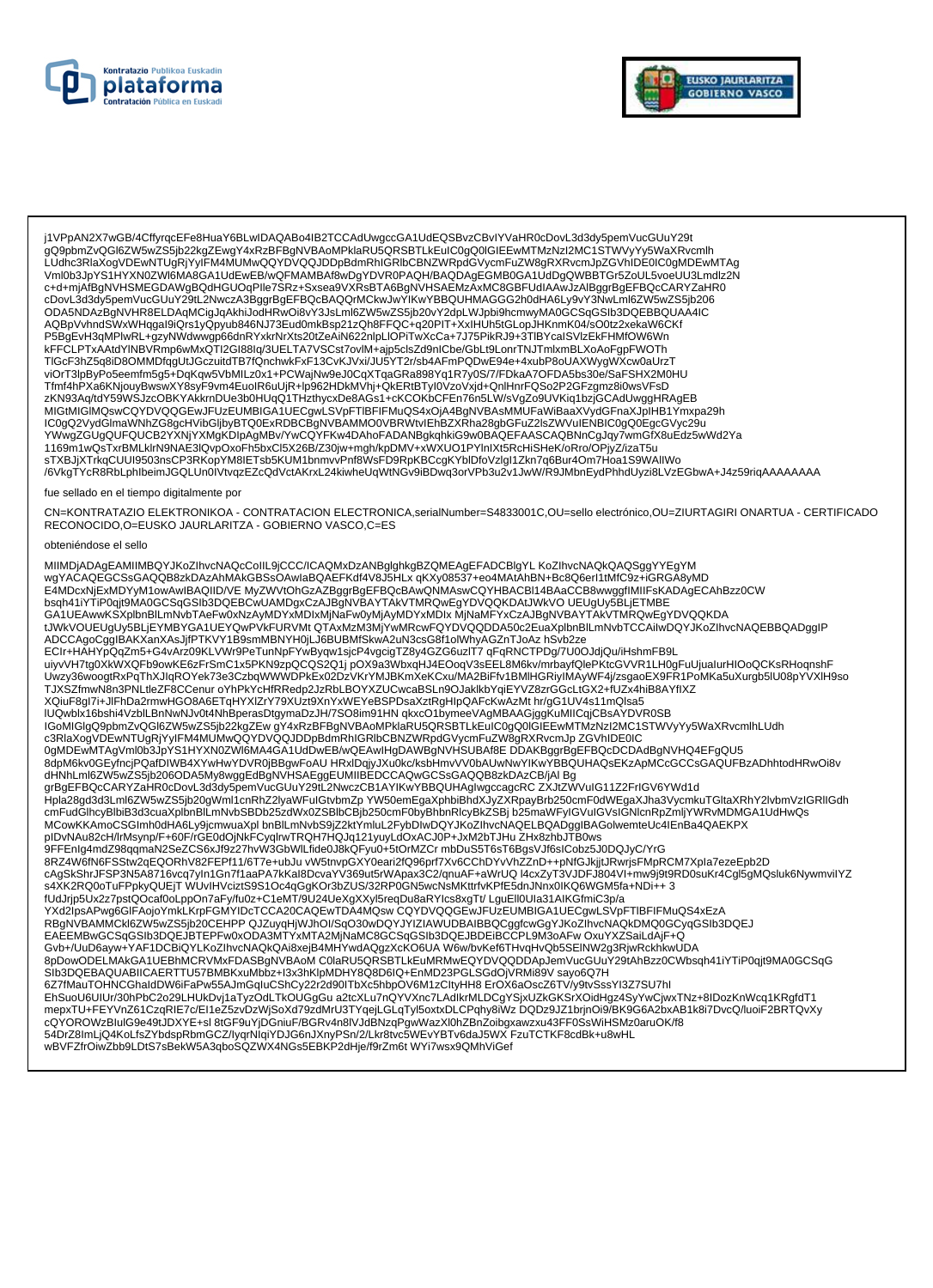



### Kontratuaren iragarkia, gaztelaniaz eta eskaraz, izenburuekin

Asesoramiento, creatividad y producción de la comunicación de los programas y actuaciones de la Diputación Foral de Gipuzkoa.

Gipuzkoako Foru Aldundiaren programa eta jardueren komunikazioaren aholkularitza, sorkuntza eta ekoizpena.

### Euskadi.eus webgunean argitaratzen da data honetatik

2018-07-16 13:06:23

### web hauen helbideetan

https://www.contratacion.euskadi.eus/contenidos/anuncio\_contratacion/expjaso10126/es\_doc/es\_arch\_exp jaso10126.html

https://www.contratacion.euskadi.eus/contenidos/anuncio\_contratacion/expjaso10126/eu\_doc/eu\_arch\_exp jaso10126.html

#### Informazio gehiago

Bi dokumentuen (euskara eta gaztelania) laburpen digitala (hash SHA-1, 64 oinarriarekin), erantsitako fitxategiekin

MIAGCSqGSIb3DQEHAqCAMIACAQExCzAJBgUrDgMCGgUAMIAGCSqGSIb3DQEHAQAAoIIQKTCCCN4wggbGoAMCAQICAwG/9jANBgkq<br>hkiG9w0BAQsFADCBpTELMAkGA1UEBhMCRVMxFDASBgNVBAoMC0laRU5QRSBTLkEuMTowOAYDVQQLDDFBWlogWml1cnRhZ2lyaSBw dWJsaWtvYSAtIENlcnRpZmljYWRvIHB1YmxpY28gU0NBMUQwQgYDVQQDDDtFQUVrbyBIQWV0YWtvIGxhbmdpbGVlbiBDQSAtIENB IHBlcnNvbmFsIGRlIEFBUFAgdmFzY2FzICgyKTAeFw0xNTEwMDIxMTU3MjdaFw0xODEwMDIxMTU3MjdaMIHfMQswCQYDVQQGEwJF UzErMCkGA1UECgwiRVVTS08gSkFVUkxBUklUWkEgLSBHT0JJRVJOTyBWQVNDTzE0MDIGA1UECwwrWklVUlRBR0lSSSBPTkFSVFVB IC0gQ0VSVElGSUNBRE8gUkVDT05PQ0lETzEbMBkGA1UECwwSc2VsbG8gZWxlY3Ryw7NuaWNvMRIwEAYDVQQFEwlTNDgzMzAwMUMx PDA6BgNVBAMMM0tPTIRSQVRBWkIPIEVMRUtUUk9OSUtPQSAtIENPTIRSQVRBQ0IPTiBFTEVDVFJPTklDQTCCASIwDQYJKoZIhvcN AQEBBQADggEPADCCAQoCggEBAJyMU2AY4zGz5rnk3IAF2Z57jw1f0C0MjCSTlVwJqMdQhnkc2HdzG+4dsRl4yC6mTgj6gmAOzpB1 e1/Q2cH2BrwxdPw/9nrTBrAujhGhMVvjksutQiNA/CARJ7/olp6NPHeMOVx1xfRhSt96OPyVBF9GDfw9MWjXaZPXhIy0idP22pW0<br>WG0vD2BJomnlZ7MQUJ7qpKQpG1V9UHA/aqy5eEPx9gbVKJDsBEuW9qfObL24gUzHME21pOxswY8gNbDKMGTDLxRrEtGIxVsxwUo6 DS5vRBmJvY20ypP8OYAPAKqKre7XBKKWLhlrsIkLSsae3UYGFYVELAQTnfR6UMu0UmUCAwEAAaOCA9kwggPVMIHHBgNVHRIEgb8w gbyGFWh0dHA6Ly93d3cuaXplbnBlLmNvbYEPaW5mb0BpemVucGUuY29tpIGRMIGOMUcwRQYDVQQKDD5JWKVOUEUgUy5BLiAtIENJ RiBBMDEzMzcyNjAtUk1lcmMuVml0b3JpYS1HYXN0ZWl6IFQxMDU1IEY2MiBTODFDMEEGA1UECQw6QXZkYSBkZWwgTWVkaXRlcnJh bmVvIEV0b3JiaWRIYSAxNCAtIDAxMDEwIFZpdG9yaWEtR2FzdGVpejCB3wYDVR0RBIHXMIHUgRhrb250cmF0YXppb2FAZXVza2Fk<br>aS5ldXOkgbcwgbQxQjBABgIghVQBAwUCAgUMM0tPTIRSQVRBWkIPIEVMRUtUUk9OSUtPQSAtIENPTIRSQVRBQ0IPTiBFTEVDVFJP<br>TkIDQTEYMBYGCWCFVAED IFZBU0NPMSEwHwYJYIVUAQMFAgIBDBJzZWxsbyBlbGVjdHLDs25pY28wHQYDVR0lBBYwFAYIKwYBBQUHAwIGCCsGAQUFBwMEMB0G A1UdDgQWBBRXsTzDpMn2I6LsOZUdbsmceWOHhDAfBgNVHSMEGDAWgBTGr5ZoUL5voeUU3Lmdlz2Nc+d+mjCCAR0GA1UdIASCARQw ggEQMIIBDAYJKwYBBAHzOQQEMIH+MCUGCCsGAQUFBwIBFhlodHRwOi8vd3d3Lml6ZW5wZS5jb20vY3BzMIHUBggrBgEFBQcCAjCB xxqBxEJlcm1lZW4gbXVnYWsgZXphZ3V0emVrbyB3d3cuaXplbnBlLmNvbSBaaXVydGFnaXJpYW4ga29uZmlhbnR6YSBpemFuIGF1 cnJldGlrIGtvbnRyYXR1YSBpcmFrdXJyaS5MaW1pdGFjaW9uZXMgZGUgZ2FyYW50aWFzIGVuIHd3dy5pemVucGUuY29tIENvbnN1 bHRlIGVsIGNvbnRyYXRvIGFudGVzIGRlIGNvbmZpYXIgZW4gZWwgY2VydGlmaWNhZG8wNwYIKwYBBQUHAQEEKzApMCcGCCsGAQUF BzABhhtodHRwOi8vb2NzcC5pemVucGUuY29tOjgwOTQwJQYIKwYBBQUHAQMEGTAXMAgGBgQAjkYBATALBgYEAI5GAQMCAQ8wDgYD<br>VR0PAQH/BAQDAgTwMDcGA1UdHwQwMC4wLKAqoCiGJmh0dHA6Ly9jcmwuaXplbnBlLmNvbS9jZ2ktYmluL2NybHNjYXIyMA0GCSqG SIb3DQEBCwUAA4ICAQA1wUCQn2vZfFQMUG2bIl5eeAmLgFLQP42kZt1fAuIvxkumt4kG/V4ffd1FNugBSknVZNEUIXH9GVApEHGN 5Ml0xQdg99sNUf+JxxM7mMoPckA9p9yfkSgy9Z1NTCsu+P6uWxz9e8nYIma593ihsmOHKkrn3qSiapkrOOtIgjGB8a5rSmlcwynX miqCbivrVnHdjnadUSQaEBCqZ4mD3m6jVjfuOe8WkXQ1sH7CRYuqsWWatZnDAHLbOhxRLA2Ho7vKbIvJDn5sYTEgilnBT7HPMnUI kFGrHQzWzdE2r7GaKIx6xLILDOUeOKtZrae9s+q5l8uG8PaDQzSmgSdkw2cCJJgqih3jz04FaURssCmfTTwJYbxw33N5GtDaWz8X PMr07IiGn3YU/GxOzh4FiGLRGZXw0vVICWB6ldIaoUG7uH/Yu5tCCzuQbt8F8VA8dFVzOgT2Y7q+SiNEL+/y7BWfcTbxT4WXhYuF 7n9HLywKxjPP4IBj/HmGUqn2Uq3BV+ithws4AilSkXGva6N9LOlTwLgnAjvn0hhFOe2hdFPvYLXFj3a/LMSH7NH+zPc/q2sFvbMI Q+2Q2yza1P0w0SayNbQjyaZKqP4Vy/Mhqj0OyBBpzPp6pwRuV7jj9Or3CH1fUOxk5HQTw0JT6tlcNJ7E2BD4rXvsptDUqpw5te88<br>nzCCB0MwggUroAMCAQICEGRv1d4ENUM3SaOp0Uj+QI0wDQYJKoZlhvcNAQEFBQAwODELMAkGA1UEBhMCRVMxFDASBgNVBAoMC0la RU5QRSBTLkEuMRMwEQYDVQQDDApJemVucGUuY29tMB4XDTA5MDIyNDA4MDMyOVoXDTM3MTIxMjIzMDAwMFowgaUxCzAJBgNVBAYT AkVTMRQwEgYDVQQKDAtJWkVOUEUgUy5BLjE6MDgGA1UECwwxQVpaIFppdXJ0YWdpcmkgcHVibGlrb2EgLSBDZXJ0aWZpY2FkbyBw dWJsaWNvIFNDQTFEMEIGA1UEAww7RUFFa28gSEFldGFrbyBsYW5naWxlZW4gQ0EgLSBDQSBwZXJzb25hbCBkZSBBQVBQIHZhc2Nh cyAoMikwggIiMA0GCSqGSIb3DQEBAQUAA4ICDwAwggIKAoICAQDV8HtuuCAU8strFZHCqPk7F2zZbjpzHhdTJjoQ+VHAINei19bW mTmM90ehlzjQKsy2vGgLT5Z6feJpx687p6aNYvMW/gvtrkvgyTd0TQJn/xO69VYcUwrCriA+zT4QZdRKfS7op9cO/tn1Smph3Ivl<br>Lxyf5MYcDHXyix5PYaxDf8j4QJ8AeAx5lQNUMn6rhq5tC8Qx44IDvX6PIhqxPk0tXjJWbVFWXpewRDNhLYnnzQl4keDWq+BwUwAi n0jx8PkIIru5t9pDTraMVuqzfwt8hp19YOo/Lz0vf55E+BH4DESdeiTDkX3QGHcj946XqJ/83UZIAHyMcBBSIRu+RaWGU/uYz/Cn<br>M7cyS2espqh355VL8nARms8UODLn8YTrfnJldcXHK2PYzRi9MibuI0YHO+MyggX86OJmToZT3jim2jrrO1+qSqrlW3hb3eSoNfYs tISKGALyoMo03ZH5U1lK2a5LAPHdOCd88GNFg08cOQpyi3S3TEm6wO7lvM91zXDQwjHH8EYoQjaXyl8AaP0PrBI2HzJBGNnvaRgO I4kzJ675sLIry6hAF0ExVjJP9qKGISZnwpwynAxlrAFb5NlK6h2IUO7DPO8pWT1c8CxEu9VOp5m4dCUUkoDfguRfA6hkUmzU5Vu9 j1VPpAN2X7wGB/4CffyrqcEFe8HuaY6BLwIDAQABo4IB2TCCAdUwgccGA1UdEQSBvzCBvIYVaHR0cDovL3d3dy5pemVucGUuY29t gQ9pbmZvQGl6ZW5wZS5jb22kgZEwgY4xRzBFBgNVBAoMPklaRU5QRSBTLkEuIC0gQ0lGIEEwMTMzNzI2MC1STWVyYy5WaXRvcmlh LUdhc3RlaXogVDEwNTUgRjYyIFM4MUMwQQYDVQQJDDpBdmRhIGRlbCBNZWRpdGVycmFuZW8gRXRvcmJpZGVhIDE0IC0gMDEwMTAg Vml0b3JpYS1HYXN0ZWl6MA8GA1UdEwEB/wQFMAMBAf8wDgYDVR0PAQH/BAQDAgEGMB0GA1UdDgQWBBTGr5ZoUL5voeUU3Lmdlz2N